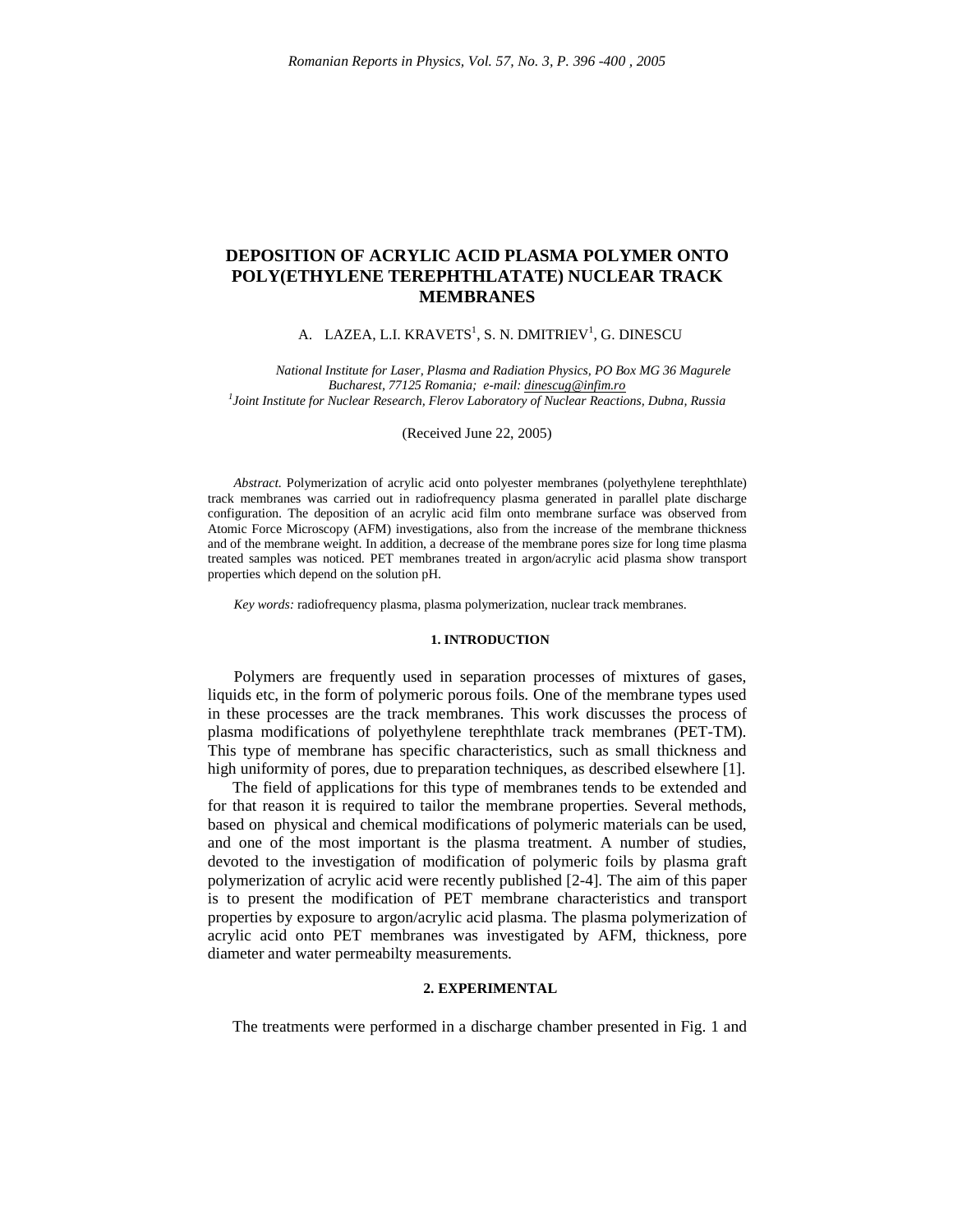desribed in detail previously [5]. In addition, here the plasma gas is a mixture between argon and acrylic

acid vapors and has a specific color. The solution of acrylic acid is placed in a glass tube, outside the discharge chamber and the vapors are carried into the plasma by argon flow. The influence of plasma parameters (plasma duration) on PET membranes characteristics was investigated. Only one side of the membrane was treated.



Fig. 1 - The experimental set-up.

PET membranes with a thickness of 9.5 µm and pore diameters of 0.2 µm were used. A series of complementary methods of investigations were used aiming to reveal the modifications induced by argon/acrylic acid plasma treatments. The topography of the membranes was characterized by Atomic Force Microscopy  $(AFM, Q-Score^{TM} \text{ Nomad}^{TM})$ . The thickness of the membranes was determined by an electronic meter of thickness (Unit Tesa, Austria). The effective pore size was calculated from the air flow rate values. The water permeability for different pH values was measured at a standard filtration installation FMO-2 (Russia)

#### **3. RESULTS AND DISCUSSION**

The surface properties of the membrane were studied by AFM. The image of



untreated membranes presents a smooth surface and well defined pore shape (Fig. 2).

Fig. 2 - AFM image of a PET TM (0.2 µm pore diameter)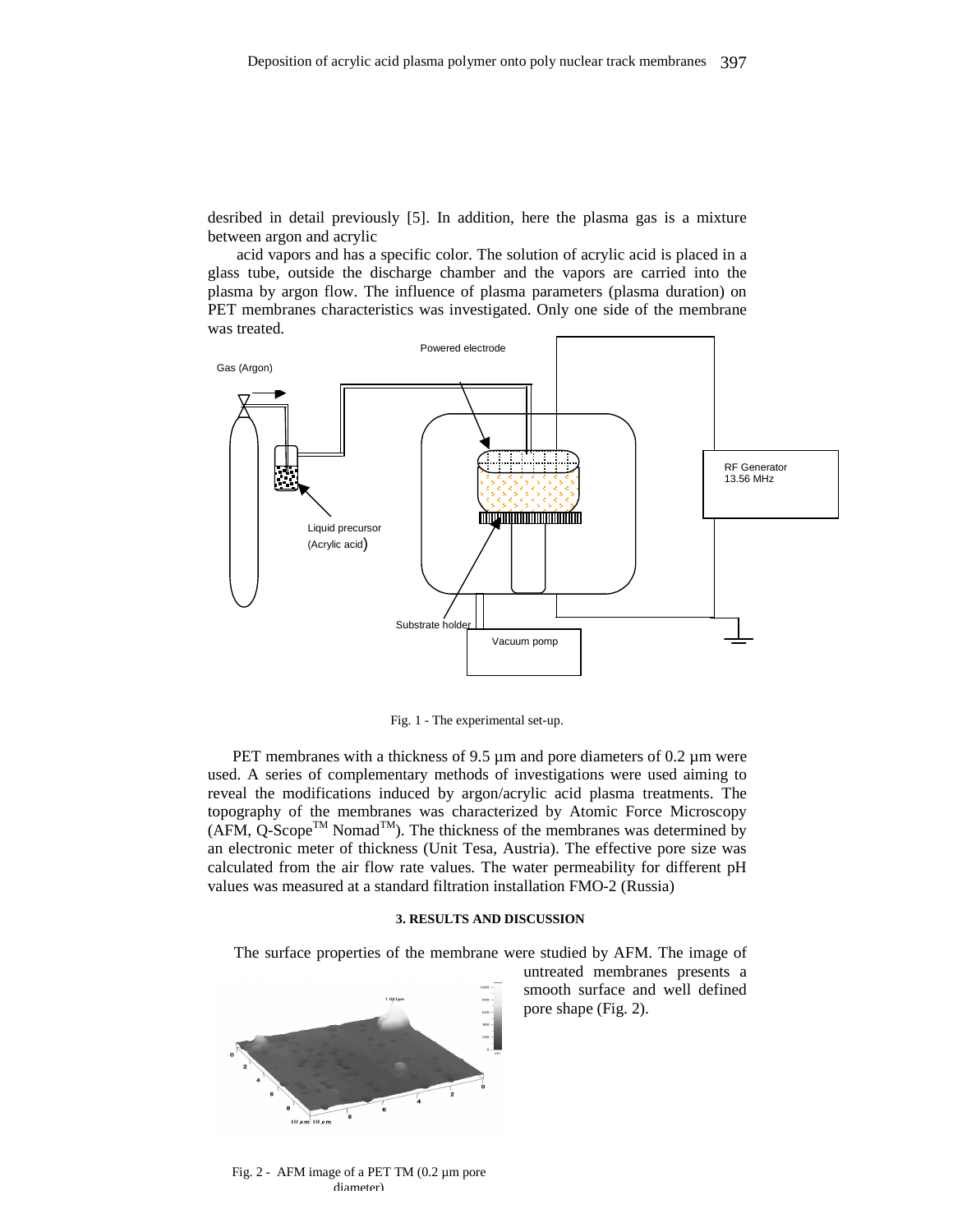Samples of PET TM, glass and Si were exposed to plasma in the same time. The Si substrates were partially covered by a mask before starting the plasma treatment. After plasma treatments the mask was removed and the samples of Si were investigated by AFM, scanning both the covered and uncovered zones. Form height differences between these two areas it was concluded that deposition of a polymeric thin film occurs (Fig.3, a). The thickness of the deposited film on Si measured by AFM is small, reaching ~100 nm after 10 minutes plasma treatments which mean a deposition rate of 10 nm/min. The topography of the deposited thin film was also observed by AFM (Fig. 3, b). The polymeric film surface appears to be quite smooth and uniform.



a) b) Fig. 3 - AFM images from Si substrate coated in acrylic acid plasma (60W,  $10^{-1}$  torr): a) 10 min, b) 1 min.

The results of membrane thickness measurements are presented in Fig. 4. They show that after plasma treatment the thickness increases which entail again the idea that acrylic acid fed plasma deposits a thin film at the substrate surface. The thickness of the membrane reaches a maximum values for longer treatment time, in this case the average deposition rate was 0.04 µm/min. In Fig. 5 results regarding the behavior of the pores diameter are presented. The pores diameter show a decrease after plasma treatments, again after longer plasma time it was observe the most pronounced effect.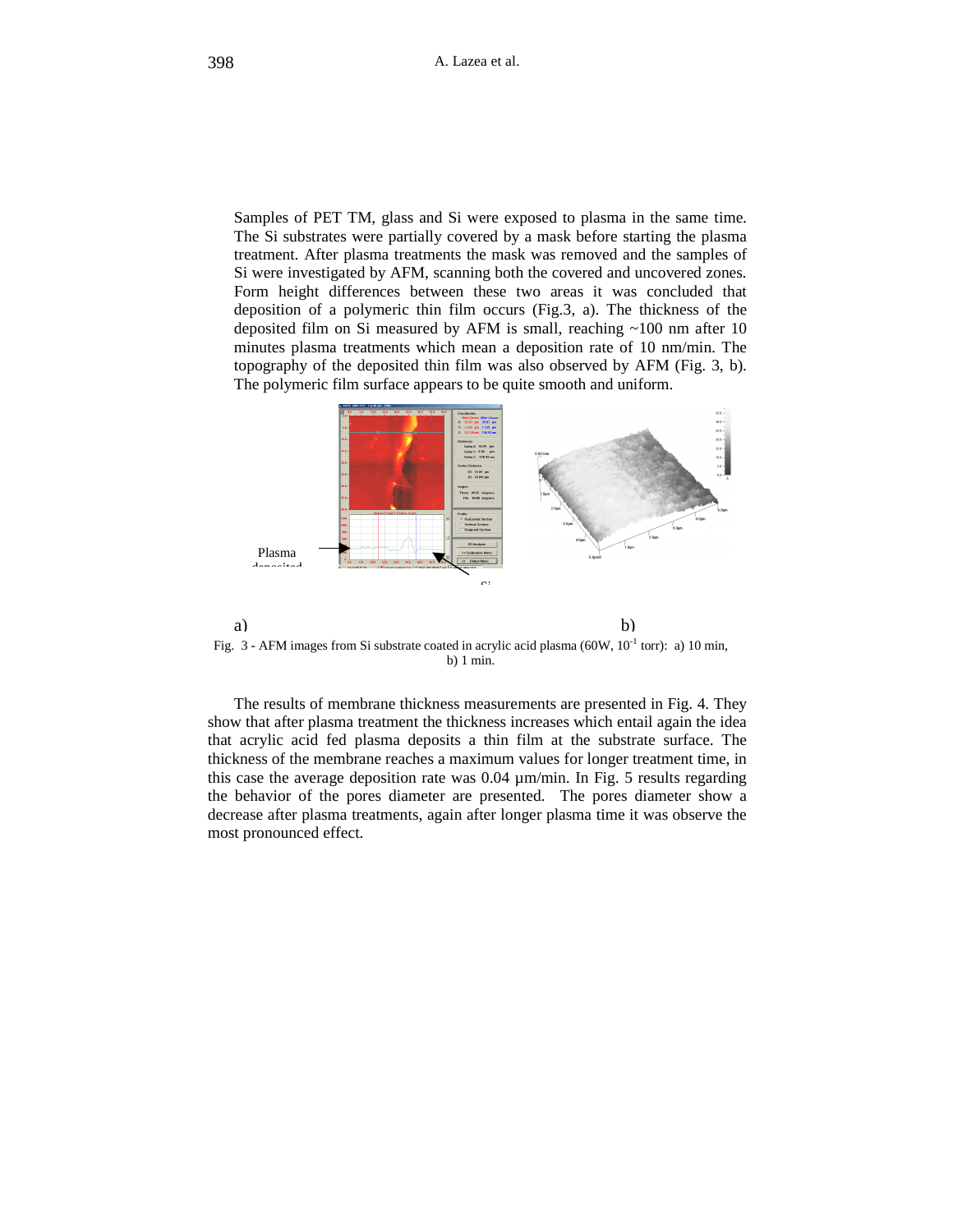



Fig. 6 - Dependence of water permeability upon solution pH for PET TM  $(0.2\mu m)$  for: 1 – untreated sample and 2 –samples treated in acrylic acid.

Modification of the ane transport properties [5] by plasma treatments was also observed. Changes in transport properties of PET TM treated in acrylic acid plasma are presented in Fig. 6. The dependence of water permeability on solution pH shows an interesting behavior. For small values of pH (up to 4) the water permeability of treated samples do not present noticeable modifications from the untreated membranes. For higher values of pH the water permeability decreases drastically for